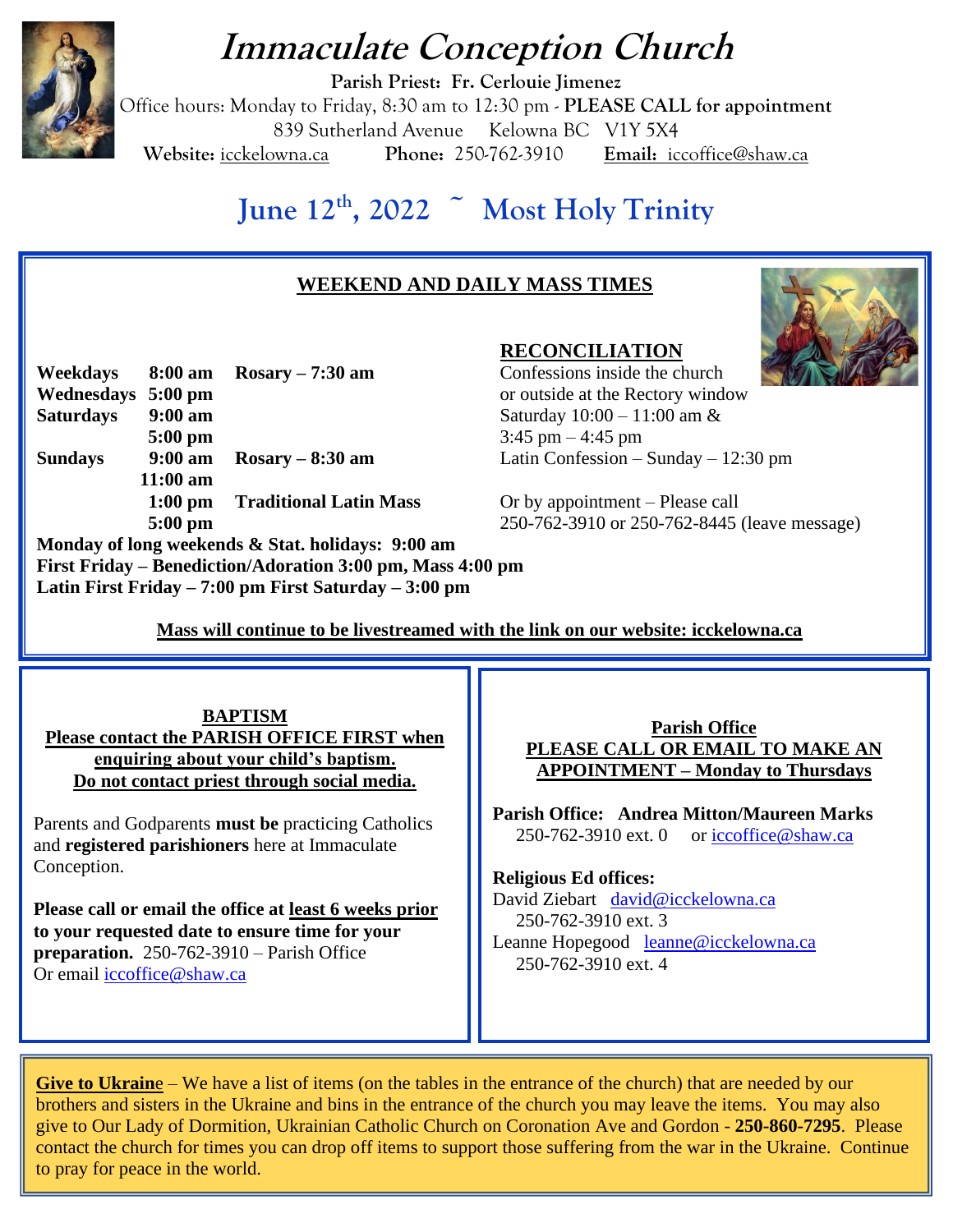### **FORMED- EASY SIGN UP**

To sign up for this FREE parish-sponsored resource, follow these three easy steps …

- 1. Go to formed.org
- 2. Click on the 'sign up' icon
- 3. Where is says 'Find your Parish or Organization,' enter 'Immaculate Conception Kelowna'
- 4. Click on our parish name
- 5. Enter your email address and create a password

**\*\*We are accepting donations for the 22/23 subscription. Thank you for your generosity to keep this program available!**

#### **Our Lady of Pentecost Gathering in the Spirit Seton House of Prayer & St. Charles Garnier Church August 7 – 12, 2022** Host: Fr. Sylvester Ibekwe Speaker: Fr. Peter Sanders

The Gathering in the Spirit is our opportunity to gather with Mary our Mother and the Holy Spirit to inspire us and impel us to move forward in the power of the Spirit to bring knowledge of God's love and mercy to our communities and the world.

Email: [untamedspirit@telus.net](mailto:untamedspirit@telus.net) for information and to register.

### **PARISH SUMMER BBQ/PICNIC**

**June 26, 2022 12 noon – 4 ish**

#### **Brought to you by ICC Parish and the Knights of Columbus**

Behind the parish centre in St. Joseph school field. Bring your lawn chair, show off your chilli recipe and bring a pot to share! Games for the whole family!

> Join in and start the summer off with a great community gathering!!

#### **Sign up sheet on the ushers counter in the entrance of the church. See you there!**





### **MASS INTENTIONS Repose – R Intention – I.**

| Sat  | $11$ -Jun      | 5:00 PM                                  | L.             | 9:00 AM <b>R.</b> Marcus Novel<br>Birgit Geismayer                                | Sat    | 5:00 PM $\,$ R.                           |      | 18-Jun $9:00 \text{ AM}$ R. Joe Iafrancesco<br>Marcel Schmid                                 |
|------|----------------|------------------------------------------|----------------|-----------------------------------------------------------------------------------|--------|-------------------------------------------|------|----------------------------------------------------------------------------------------------|
| Sun. | $12$ -Jun      | 9:00 AM<br>11:00 AM<br>$5:00 \text{ PM}$ | ı.             | Intentions of Parishioners<br>Intentions of Parishioners<br>Kayla & Lincoln Allen | Sun.   | 19-Jun $9:00$ AM<br>$11:00$ AM<br>5:00 PM | - I. | Intentions of Parishioners<br>Intentions of Parishioners<br>Gordon, Evan & Tessa Richtsfield |
|      | Mon. $13$ -Jun | $8:00 \text{ AM}$ I.                     |                | Tony Lunelli                                                                      | Mon.   |                                           |      | 20-Jun 8:00 AM $\,$ R. Armondo Chiarello                                                     |
|      | Tues. 14-Jun   | 8:00 AM                                  | $\mathbf{I}$ . | J.M. Sharko                                                                       | Tues.  | 21-Jun 8:00 AM <b>R.</b>                  |      | Dana Allers                                                                                  |
|      | Wed. 15-Jun    |                                          |                | 8:00 AM <b>R.</b> Lyalle Marshall                                                 | Wed.   | 22-Jun 8:00 AM $\;$ I.                    |      | Diane & Martin Handley                                                                       |
|      |                |                                          |                | 5:00 PM <b>R.</b> Lolita Hidalgo                                                  |        | $5:00 \text{ PM}$                         |      | <b>R.</b> Fred $\&$ Yvonne Merlo                                                             |
|      |                |                                          |                |                                                                                   |        |                                           |      |                                                                                              |
|      | Thurs. 16-Jun  |                                          |                | 8:00 AM <b>R.</b> Doris Marie McBean                                              | Thurs. | 23-Jun 8:00 AM <b>I.</b>                  |      | Johanna Novano                                                                               |

#### **REMEMBER TO PRAY FOR THE ILL:**

 $\overline{a}$ 

Heidi Hurson, Dorota Nowak, Chinee Fajardo, Luisito and Crispin Clemente, Nancy Brisson. Paul Meyer, Ginoefa Diakow, Rick Lock, Cathie Lock, Mertis Filiatrault, Sister Barbara, Candace Gilmore-Stephensen, Anne Engel, Aisley Ducharme, Tony Lunelli, Catherine Fortunat, Michael M, Trudy Szulkies, Cherie Lynn Walsh, Suzanne Crowe, Alicia L, Rosa Maria Santos, Arthur Cobham, Marcus Cresswell, Ray Pauluk, Aggie Turner, Desjardines families, Rachel Donegan, & Ernie Poitras.

\*\*If you have a loved one **that** you would like on the prayer list or if you know of someone who no longer needs to be on the list please contact Andrea or Maureen at the Parish office – 762-3910 ext. 0, or email at [iccoffice@shaw.ca](mailto:iccoffice@shaw.ca)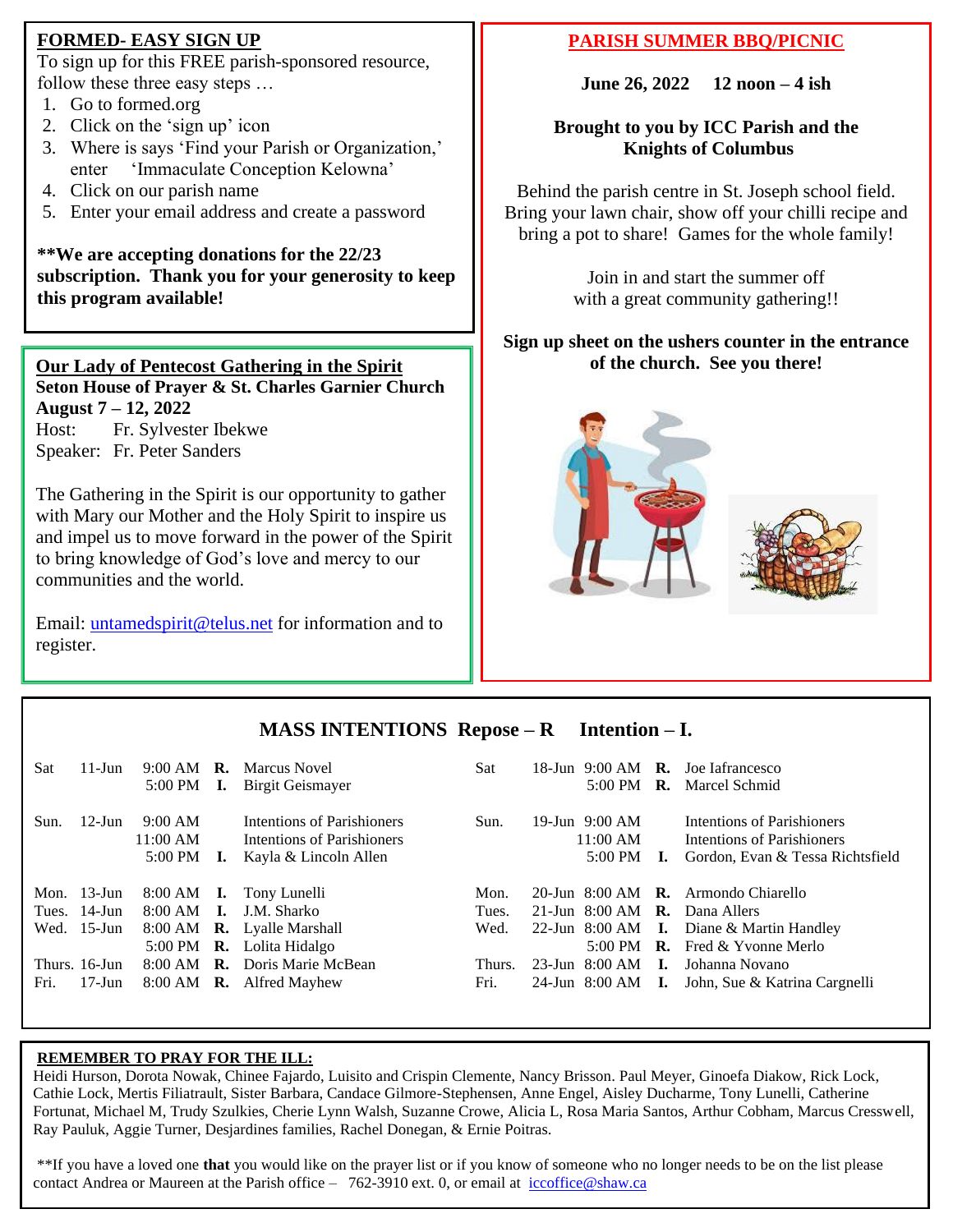

#### *St. Vincent's Corner*

The St. Vincent de Paul Society is a world-wide organization because poverty exists in every town and city throughout the world. As Jesus said, "The poor you will always have with you" (Matthew26:11). As Catholics, we are called to exercise charity through acts of generosity, as instructed by Sacred Scripture: "All shall give as they are able, according to the blessing of the Lord your God that he has given you" (Deuteronomy 16:17)

We are very grateful for the generosity of the parishioners at Immaculate Conception Parish. Without your support, we would not be able to feed the hungry, comfort the sick or assist those who are financially stressed. Thank you!

For those who are able to give financially, we are now able to accept e-transfer donations at icc.ssvp@gmail.com, or through our National website: ssvp.ca. Click donate and choose Immaculate Conception Kelowna. Thank you for your generosity to those in need.

### **LEGION OF MARY:**

The next meeting is scheduled for **Tuesday, June 21s**t at **1:00 pm** in the Blue Room. All are welcome.

For more information call Annie at **250-762-5072** or Colleen at **250-868-8071.**

**CWL**

CWL General Meeting will be held at Immaculate Conception Church Hall**, June 14th, 2022**, at **1:00 PM**. Please come and renew your friendships with your CWL sisters.

There are immediate openings for the new CWL executive. Without you, we cannot continue to grow. Positions need to be filled, to continue to be an important part of Catholic women in the Church. There is a place for you. You are essential to bring us to a full team.

\*\*\*\*\*

\*\*\*\*\*

The Catholic Women's League of Canada's national convention is being held in Kelowna from **Sunday, August 14th to Wednesday, August 17th .**

Guest speakers include Elizabeth Tomlin, a Catholic author and general counsel for the Archdiocese for the Military Services, USA and Barbara Dowding, former national CWL president, Chancellor of the Archdiocese of Vancouver, and co-author of the League's five-year strategic plan.

You will have the opportunity to participate in the resolutions dialogue, get a strategic planning progress report and celebrate in true sisterhood fashion.

The agenda and information on how to register, and choices for pre and post-convention activities can be found on the [http://cwl.ca](http://cwl.ca/) website.

Or please call Carolyn - 250-300-5108 for information.

*We look forward to seeing you.*

# **SAVE THE DATE! Institute Mixté Remax** Kindergarten Graduation

**Wednesday, June 29th Live Streamed in ICC Parish Hall Light Refreshments Provided** Come Celebrate with our Haitian students, staff, and families!



www.haitiinmvheart.ca info@haitiinmyheart.ca